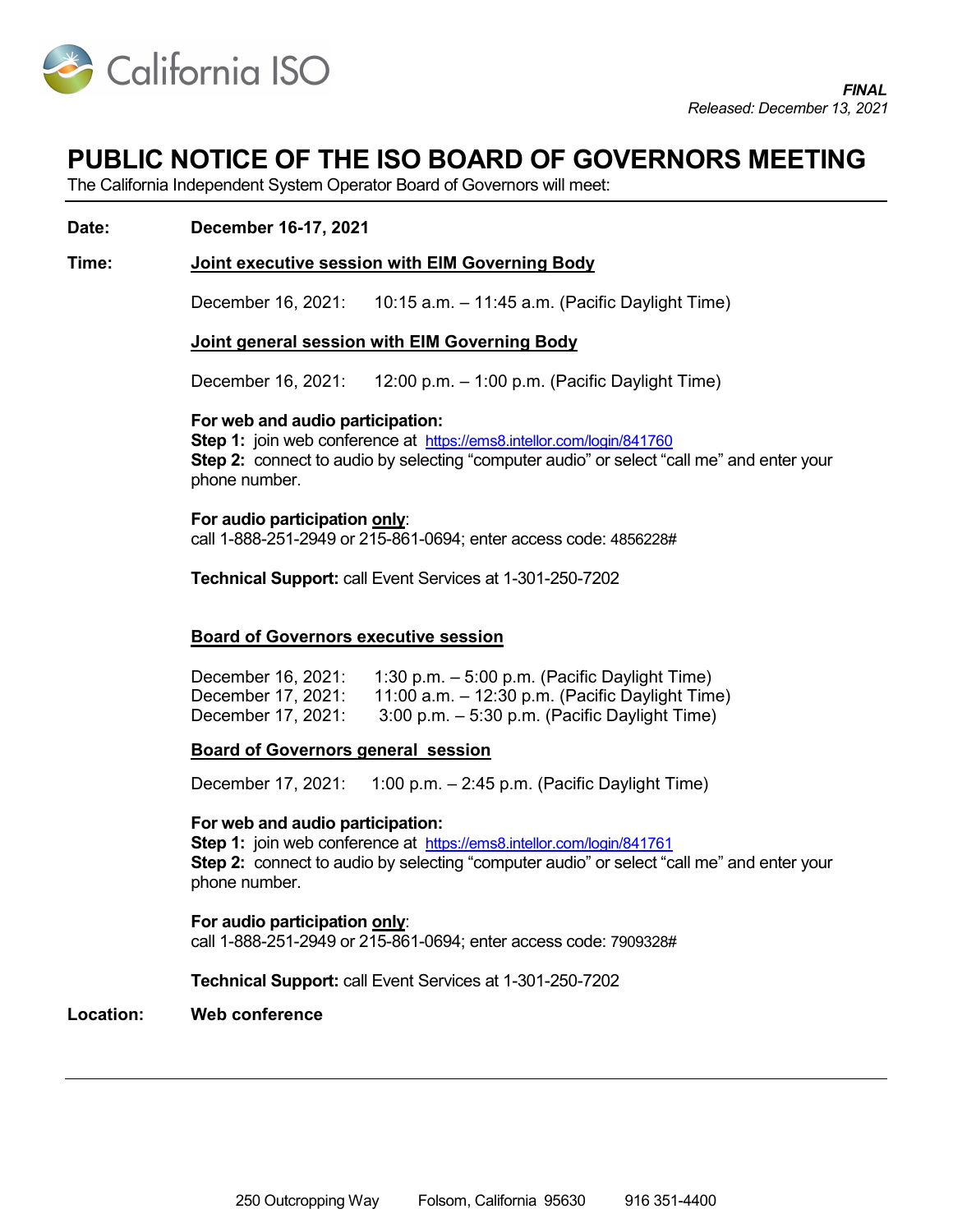

During the above-noticed teleconference meeting, the ISO Board of Governors will discuss and possibly take action on the following agenda items:

## JOINT EXECUTIVE SESSION WITH EIM GOVERNING BODY

### December 16, 2021: 10:15 a.m. – 11:45 a.m.

- 1) Briefing on three year roadmap and annual plan
- 2) Board and EIM Governing Body planning
- 3) Future agenda items

### JOINT GENERAL SESSION WITH EIM GOVERNING BODY

### December 16, 2021: 12:00 p.m. – 1:00 p.m.

- 1) Public comment
- 2) CEO report
- 3) EIM Governance Review Committee update
- 4) Update on the EIM resource sufficiency evaluation initiative
- 5) Future agenda items

### BOARD OF GOVERNORS EXECUTIVE SESSION

### December 16, 2021: 1:30 p.m. – 5:00 p.m.

- 1) Decision on corporate goals
- 2) Decision on executive compensation

### December 17, 2021: 11:00 a.m. - 12:30 p.m.

1) Personnel

### BOARD OF GOVERNORS GENERAL SESSION

### December 17, 2021: 1:00 p.m. – 2:45 p.m.

- 1) Public comment
- 2) Decision on general session minutes: November 3, 2021
- 3) CEO report
- 4) EIM Governing Body Chair report
- 5) Decision on contract management enhancements
	- Management's presentation
	- Public comment
	- Board decision
- 6) Decision on settlement system upgrade project budget
	- Management's presentation
	- Public comment
	- Board decision